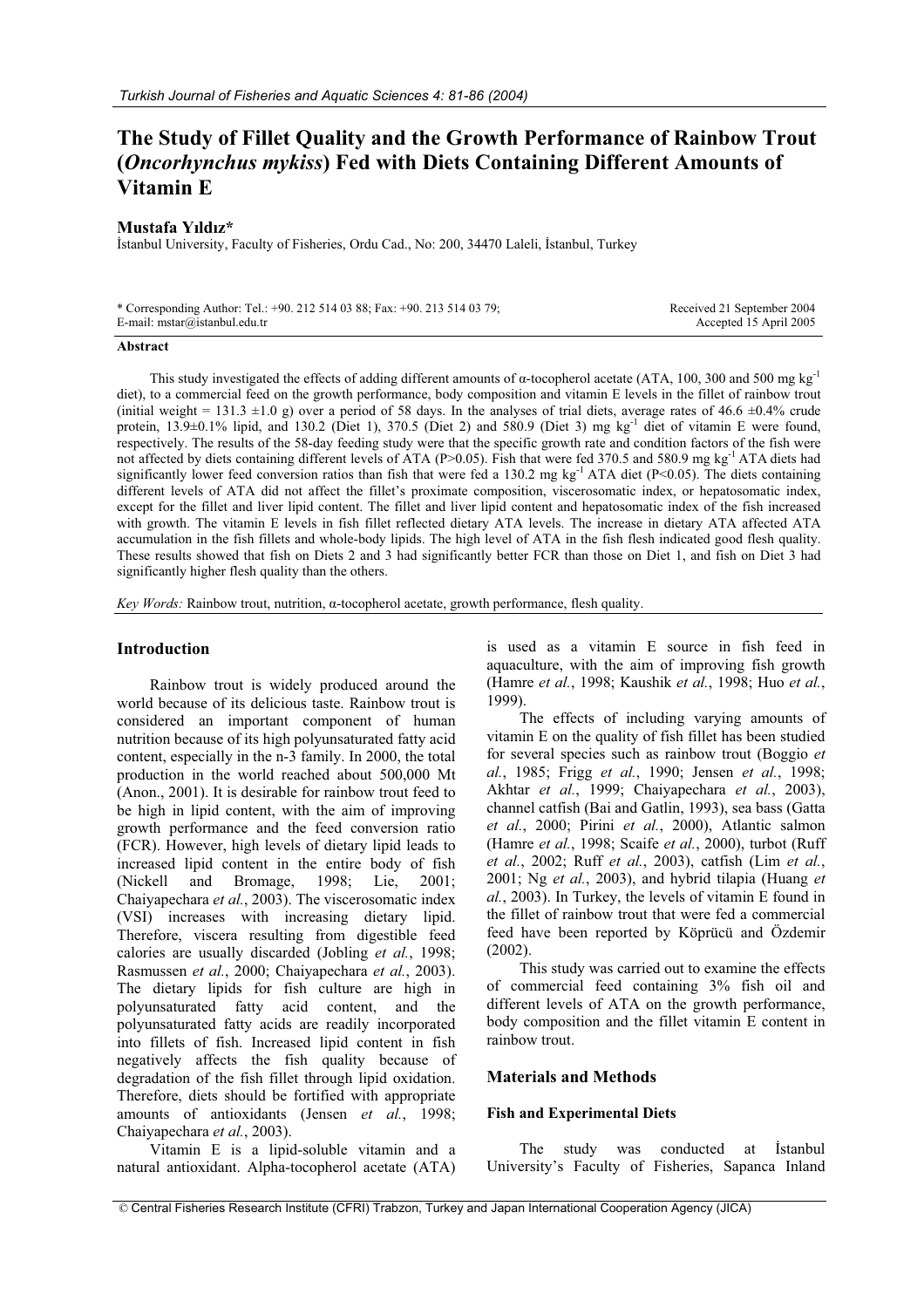Waters Research Center in Adapazarı, Turkey. The experimental diets were prepared by adding 3% fish oil (Sürsan Corporation, Samsun, Turkey) and 100 mg  $kg^{-1}$  (Diet 1), 300 mg kg<sup>-1</sup> (Diet 2) or 500 mg kg<sup>-1</sup> (Diet 3) of  $DL$ - $\alpha$ -tocopheryl acetate (Sigma Chemical Company Ltd., Poole, UK) to a commercial rainbow trout diet produced in Turkey (4 mm floating pellets). The actual levels of vitamin E in the experimental diets were 130.2, 370.5 and 580.9 mg  $kg^{-1}$ , respectively, as shown in Table 1.

Rainbow trout juveniles with a mean initial weight of 131.3*±*1.0 g (±SEM, n = 180) were randomly allocated to six 1.2  $m<sup>3</sup>$  fiberglass tanks (30 fish per tank) and fed the experimental diets twice daily for 58 days. The daily feeding rations were adjusted to 2% of body weight. The tanks received aerated well water with a flow rate of  $5-7$  L min<sup>-1</sup>. Temperature, pH and dissolved oxygen values of the tank water were measured daily and were 12.2*±*0.1*º*C, 6.9*±*0.0, and 10.2*±*0.3 mg/L, respectively.

#### **Growth Performance**

In each tank, all fish were individually weighed once every two weeks, and daily rations were determined after each weighing. The feed conversion ratio was calculated using the following equation:  $FCR =$  diet given (dry weight) (g) / live weight gain (g). The specific growth rate (SGR) was calculated using the following equation:  $SGR = [(ln \quad final$ weight–ln initial weight) x 100 / time in days]. The condition factor (CF) was calculated by  $CF = [total]$ body weight (g)/ total body length (cm)<sup>3</sup> x 100]; the hepatosomatic index by HSI,  $\%$  = [liver weight (g)/total body weight (g) x 100] and the viscerosomatic index by VSI,  $\%$  = [viscera weight (g)/body weight (g) x 100]. Values for lipid accumulation in the whole body and liver of the fish (Ricker, 1979) were also calculated.

**Table 1.** Chemical composition of the experimental diets

| Chemical composition <sup>1</sup>        | (Mean $\pm$ SEM) |
|------------------------------------------|------------------|
| Dry matter $(g / 100g)$                  | $92.1 \pm 0.1$   |
| Crude protein $(g / 100g)$               | $46.6 \pm 0.4$   |
| Crude lipid $(g / 100g)$                 | $13.9 \pm 0.1$   |
| Ash $(g / 100g)$                         | $10.9 \pm 0.2$   |
| Crude cellulose $(g / 100g)$             | $2.2 \pm 0.2$    |
| Carbohydrate $(g / 100g)$                | $18.4 \pm 0.5$   |
| Gros energy $(KJ/g)$                     | $19.6 \pm 0.3$   |
| Alpha tocopherol acetate (mg $kg^{-1}$ ) |                  |
| Diet 1                                   | 130.2            |
| Diet <sub>2</sub>                        | 370.5            |
| Diet 3                                   | 580.9            |

1 :Values are means*±* SEM, n=6

## **Sampling Procedure and Storage Conditions**

At the end of the feeding trials, five fish from each group were killed, packaged in black nylon bags, and then taken to the laboratory in a freezer. These samples were stored in a freezer until analysis for vitamin E and proximate fillet composition.

## **Proximate Analysis**

Five fish, at the beginning and the end of the feeding trials, were killed and submitted for analysis of fillet composition. The fillet and the liver were separately blended prior to proximate analysis. Moisture, crude protein, lipid, crude fiber and ash contents of the experimental diets and fish fillet were determined by standard methods (AOAC, 1998). Gross energy value was calculated by the method of Halver (1972).

# **Vitamin E Analysis**

Vitamin E ( $\alpha$ -tocopherol) was examined using a high performance liquid chromatograph (HPLC) (Shimadzu SCL-10AVP, Kyoto, Japan) with a fluorescence detector, as described in Huo *et al.* (1996). Samples were homogenized in 2 mL of methanol containing 1 mg mL-1 BHT (butyl hydroxytoluene), and tocopherol (Eisai, Tokyo, Japan) added as an internal standard, using a Potter Elvehjem tube. The samples were then centrifuged for 2 min at 1500 x g and the supernatant was then transferred to a polypropylene tube. The solid residue was homogenized in 2 mL methanol/BHT, with the extract to be combined with the first extract, and then 1 mL methanol/BHT was used to rinse the potter tube. The combined extracts were centrifuged for 10 min at 12 000 x g, and an aliquot of 100 µL was injected into the HPLC. Separation and quantification of  $\alpha$ tocopherol was performed using a 5 µm 250 x 4.6 mm HRC-SIL normal phase column (Shimadzu, Japan). The mobile phase used was HPLC-grade hexane:propanol (98:2, v/v), pumped through at a rate of 1 mL min<sup>-1</sup>. Peak areas were integrated and  $\alpha$ tocopherol concentrations were calculated from a standard curve derived by chromatographing pure  $DL-\alpha$ -tocopherol (Sigma-Aldrich, MO, USA) under similar conditions. Values obtained were expressed in mg kg-1 in fish fillet and whole body lipid. Samples were analysed in duplicate.

#### **Statistical Analysis**

The difference between the growth performance and body composition among groups were analyzed with one-way analyses of variance (ANOVA) and Duncan's multiple range test with a statistical package program (SSPS version 10.0) for  $P<0.05$  at the end of feeding trials.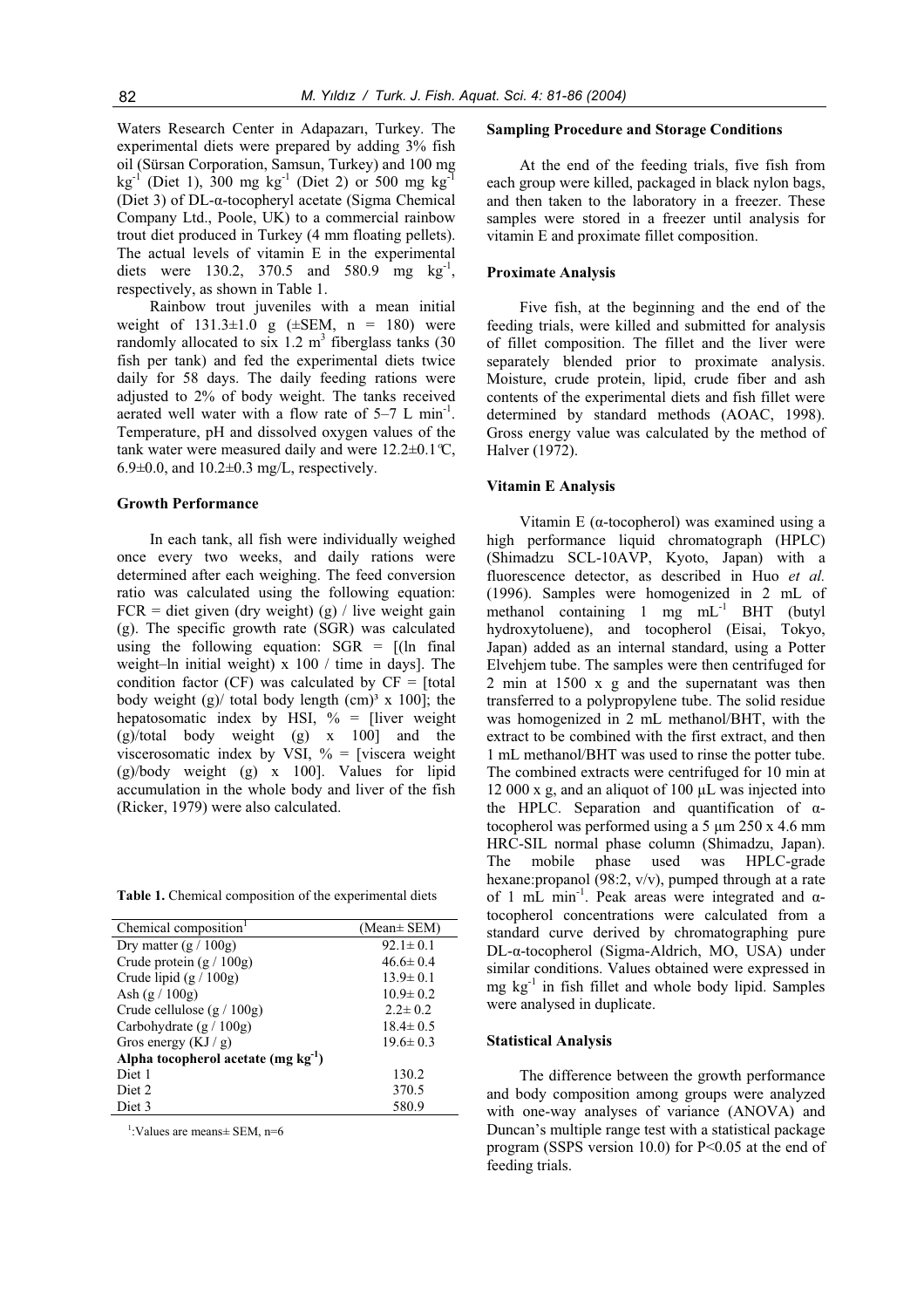# **Results**

Chemical composition of the diets is shown in Table 1. Values were found to be similar across the board, except for the vitamin E levels.

The final body weight (FBW), body weight gain (BWG) and specific growth rate (SGR) of rainbow trout fed diets supplemented with 100 mg kg<sup>-1</sup>, 300 mg kg-1 and 500 mg kg-1 ATA did not differ significantly from one another (P>0.05, Table 2 and Figure 1). The CF was not affected by dietary ATA supplementation (P>0.05). However, the CF was significantly higher  $(P<0.05)$  compared to initial values (Table 2).

The feed consumption was not significantly different among all experimental groups (P>0.05). Fish on Diet 1 had significantly higher FCR than those on Diets 2 and 3 ( $P<0.05$ ) (Table 2).



**Figure 1.** Live weight gain of fish fed with experimental diets.

The moisture, crude protein and crude ash content of fish fillets were not affected significantly (P>0.05) by changes in dietary vitamin E level (Table 3). The fillet moisture decreased and fillet crude ash increased in comparison to initial values (P<0.05). The fillet lipid level of experimental fish on Diet 1 was lower (P<0.05) than for those on Diets 2 and 3 (Table 3). Fillet lipid increased from an initial value of 1.7*±*0.0% to 7.6*±*0.0%, 8.5*±*0.1%, and 8.8*±*0.0%, respectively (P<0.05). The highest amount of liver lipid was found in the fish on Diet 1 (4.5*±*0.0%) and the lowest amount was found in the fish on Diet 2  $(3.2\pm 0.1\%)$ . The liver lipid of all experimental groups increased with growth (P<0.05).

There was no significant effect of dietary vitamin E concentration on VSI or HSI (P>0.05). However, the final HSI values were significantly higher than the initial values (P<0.05).

Vitamin E in the fish fillet and whole-body lipid after the 58 days of feeding is shown in Table 3. Vitamin E level increased with increasing dietary ATA levels. The fillet vitamin E content of groups on Diets 1, 2, and 3 were 30.1*±*0.2, 34.3*±*0.1, and  $40.1 \pm 0.1$  mg kg<sup>-1</sup> diet, respectively (P<0.05). The fillet vitamin E levels increased  $(P<0.05)$  with growth (Table 3). There was a strong positive correlation between dietary ATA and vitamin E in the fillet  $(r =$ 0.91).

# **Discussion**

The present study showed that fillet vitamin E and lipid content of rainbow trout was significantly enhanced when different amounts (100, 300 and 500 mg  $kg^{-1}$  diet) of ATA and 3% fish oil were added to the commercial feed. It has previously been reported that the rainbow trout needs 50 mg vitamin E in kg diet (NRC, 1993). Fish on all diets showed high growth performance (Lindhorst-Emme, 1990).

**Table 2.** Growth performance and nutrient utilization of rainbow trout fed with the experimental diets.

| Measurements                 | Groups                  |                           |                           |  |
|------------------------------|-------------------------|---------------------------|---------------------------|--|
|                              | Diet 1                  | Diet 2                    | Diet 3                    |  |
| Initial body weight $(g)$    | $131.1 \pm 0.9^{\circ}$ | $130.8 \pm 1.0^a$         | $132.0 \pm 1.0^a$         |  |
| Final body weight (g)        | $293.8 \pm 6.1^a$       | $300.5 \pm 6.4^{\circ}$   | $303.5 \pm 5.7^{\circ}$   |  |
| Body weight gain (g)         | $162.6 \pm 5.2^{\circ}$ | $169.7 \pm 5.5^{\circ}$   | $171.5 \pm 4.8^a$         |  |
| Specific growth rate         | $1.4 \pm 0.0^a$         | $1.4 \pm 0.0^a$           | $1.4 \pm 0.0^a$           |  |
| Initial fish length (cm)     | $22.8 \pm 0.1^{\circ}$  | $22.5 \pm 0.1^a$          | $22.7 \pm 0.1^a$          |  |
| Final fish total length (cm) | $27.4 \pm 0.2^{\circ}$  | $27.7 \pm 0.2^{\text{a}}$ | $27.6 \pm 0.2^{\text{a}}$ |  |
| Initial condition factor     | $1.1 \pm 0.0^a$         | $1.2 \pm 0.0^a$           | $1.1 \pm 0.0^a$           |  |
| Final condition factor       | $1.4 \pm 0.0^a$         | $1.4 \pm 0.0^a$           | $1.4 \pm 0.0^a$           |  |
| Total diet given (g/fish)    | $193.9 \pm 3.3^{\circ}$ | $195.3 \pm 3.0^a$         | $197.0 \pm 3.3^{\circ}$   |  |
| Feed conversion ratio        | $1.2 \pm 0.0^a$         | $1.2 \pm 0.0^b$           | $1.2 \pm 0.0^b$           |  |

<sup>1</sup>:Values are means  $\pm$  SEM, n=60

Values in each row with different superscript differ at P<0.05. Mean were tested by ANOVA and ranked by Duncan's multiple range test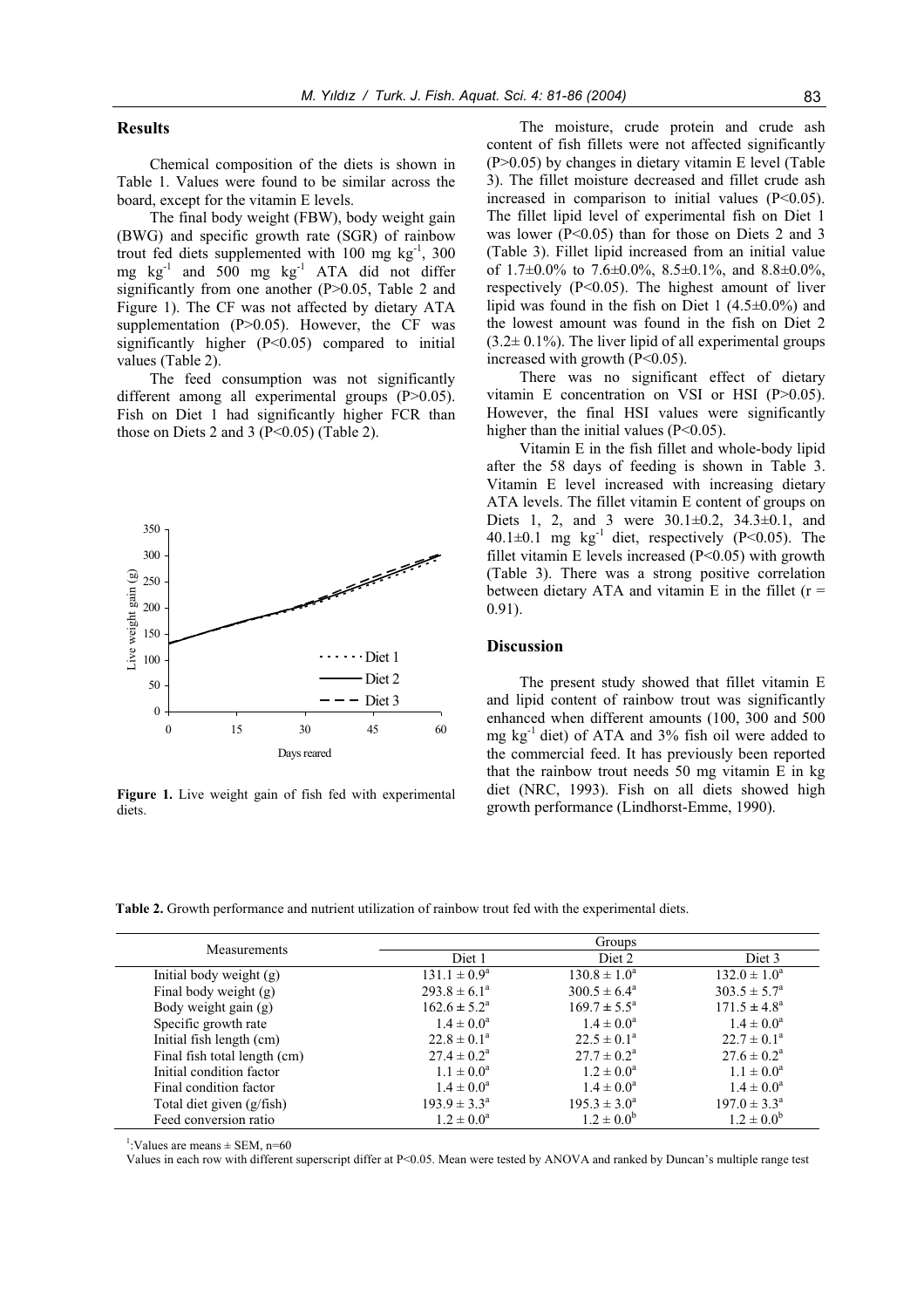|                                                                       |                        | Groups                 |                           |  |  |
|-----------------------------------------------------------------------|------------------------|------------------------|---------------------------|--|--|
| Initial                                                               | Diet 1                 | Diet 2                 | Diet 3                    |  |  |
|                                                                       |                        |                        |                           |  |  |
|                                                                       |                        |                        |                           |  |  |
| $77.1 \pm 0.1^{\circ}$                                                | $72.4 \pm 0.0^b$       | $71.2 \pm 0.0^b$       | $71.5 \pm 0.0^b$          |  |  |
| $18.3 \pm 0.0^a$                                                      | $18.1 \pm 0.0^a$       | $18.7 \pm 0.0^a$       | $18.5 \pm 0.0^a$          |  |  |
| $1.7 \pm 0.0^{\circ}$                                                 | $7.6 \pm 0.0^b$        | $8.5 \pm 0.1^a$        | $8.8 \pm 0.0^a$           |  |  |
| $1.2 \pm 0.0^b$                                                       | $1.5 \pm 0.0^a$        | $1.4 \pm 0.0^a$        | $1.5 \pm 0.0^a$           |  |  |
| $1.1 \pm 0.1^d$                                                       | $4.5 \pm 0.0^a$        | $3.2 \pm 0.1^{\circ}$  | $3.9 \pm 0.1^b$           |  |  |
| Viscerosomatic index (VSI) and hepatosomatic index (HSI) <sup>2</sup> |                        |                        |                           |  |  |
| $16.6 \pm 1.8^{\circ}$                                                | $17.9 \pm 2.1^a$       | $16.8 \pm 0.8^{\circ}$ | $16.2 \pm 1.2^{\text{a}}$ |  |  |
| $1.3 \pm 0.9^b$                                                       | $1.7 \pm 0.2^{\rm a}$  | $1.9 \pm 0.3^{\rm a}$  | $1.8 \pm 0.3^{\rm a}$     |  |  |
|                                                                       |                        |                        |                           |  |  |
| $10.1 \pm 0.1^d$                                                      | $30.1 \pm 0.2^{\circ}$ | $34.3 \pm 0.1^b$       | $40.1 \pm 0.1^a$          |  |  |
|                                                                       | $367.8 \pm 1.9^b$      | $370.7 \pm 1.3^b$      | $418.0 \pm 1.3^{\circ}$   |  |  |
|                                                                       |                        |                        |                           |  |  |

**Table 3.** Body composition, liver fat, viscerosomatic and hepatosomatic index values and vitamin E concentration of rainbow trout fed with the experimental diets

<sup>1</sup>:Values are means  $\pm$  SEM, n=2

<sup>2</sup>: Values are means  $\pm$  SEM, n=3

 $3:$ Values are means  $\pm$  SEM, n=2

Values in each row with different superscript differ at P<0.05. Mean were tested by ANOVA and ranked by Duncan's multiple range test.

The final weight, BWG, SGR and CF were not affected by increasing ATA level. Similarly, the trial diets did not affect the feed consumption, but supplementation of the diet with more than 370.5 mg of ATA per kilogram of diet improved FCR. In previous studies, the growth performance of rainbow trout (Jensen *et al.*, 1998; Chaiyapechara *et al.*, 2003), sea bass (Gatta *et al.*, 2000), turbot (Ruff *et al.*, 2002; Ruff *et al.*, 2003), hybrid tilapia (Huang *et al.*, 2003), and channel catfish (Bai and Gatlin, 1993) was not affected when the fish were fed diets containing different amounts of vitamin E  $(20-1500 \text{ mg kg}^{-1})$ diet). Similarly, Lygren *et al.* (2000) found no differences in the SGR of Atlantic salmon fed three different levels of dietary vitamin E. On the other hand, juvenile Korean rockfish fed a diet without vitamin E showed a significantly lower weight gain and FCR than those fed diets containing 20–120 mg vitamin E per kilogram of diet (Bai and Lee, 1998). Chaiyapechara *et al.* (2003) reported that the FCR of rainbow trout (average final weight 433 g) fed a diet containing 1500 mg ATA in kg diet was better than for those on a diet containing 300 mg ATA. In the present study, the finding that diets containing higher than 370.5 mg ATA in kg diet showed better FCR agreed with the results of Chaiyapechara *et al.* (2003).

During the last few years, the importance of understanding the effects of high dietary vitamin E on fillet composition and flesh quality has been demonstrated (Pirini *et al.*, 2000; Scaife *et al.*, 2000; Chaiyapechara *et al.*, 2003). For example, supplementation of diets with vitamin E has been shown to have positive effects on seafood quality (Gatta *et al.*, 2000). It is well established that tissue ATA has a protective role against lipid peroxidation (Scaife *et al.*, 2000). Baker (1997) states that  $\alpha$ - tocopherol is the most important factor in maintaining the post mortem membrane stability of fish fillet. Similarly, Ruff *et al.* (2003) report that increasing vitamin E levels in the fish fillet led to higher quality in the fish fillet. In this study, fish on Diet 3 had a good flesh quality because the amount of vitamin E in their diet was significantly higher than in the others.

In the current study, the diets containing various amounts of ATA did not affect the proximate composition of fillet, their HSI, or VSI. Lygren *et al.* (2000) report that adding different levels of vitamin E to the diets of Atlantic salmon did not affect their HSI. In the present study, the lowest level of dietary ATA (130.2 mg) significantly increased liver lipid. The HSI, fillet lipid level, and liver lipid level increased with growth. Weatherup and McCracken (1999) states that lipid level in fish increases with growth. Generally, lipid accumulation in fish increases with higher levels of dietary lipid (Nickell and Bromage, 1998; Jobling *et al.*, 1998; Rasmussen *et al.*, 2000; Scaife *et al.*, 2000; Lie, 2001; Chaiyapechara *et al.*, 2003). As reported for several fish species such as rainbow trout (Chaiyapechara *et al.*, 2003), sea bass (Gatta *et al.*, 2000; Pirini *et al.*, 2000) and Atlantic salmon (Hamre *et al.*, 1998), the present study results did not show dietary ATA to have influenced the proximate composition of rainbow trout.

The fillet vitamin E content of the fish reflected their dietary ATA levels in the present study. This positive correlation between dietary and fillet vitamin E content is also reported for rainbow trout and other fish species (Boggio *et al.*, 1985; Frigg *et al.*, 1990; Jensen *et al.*, 1998; Akhtar *et al.*, 1999; Chaiyapechara *et al.*, 2003; Gatta *et al.*, 2000; Pirini *et al.*, 2000; Hamre *et al.*, 1998; Bai and Gatlin, 1993;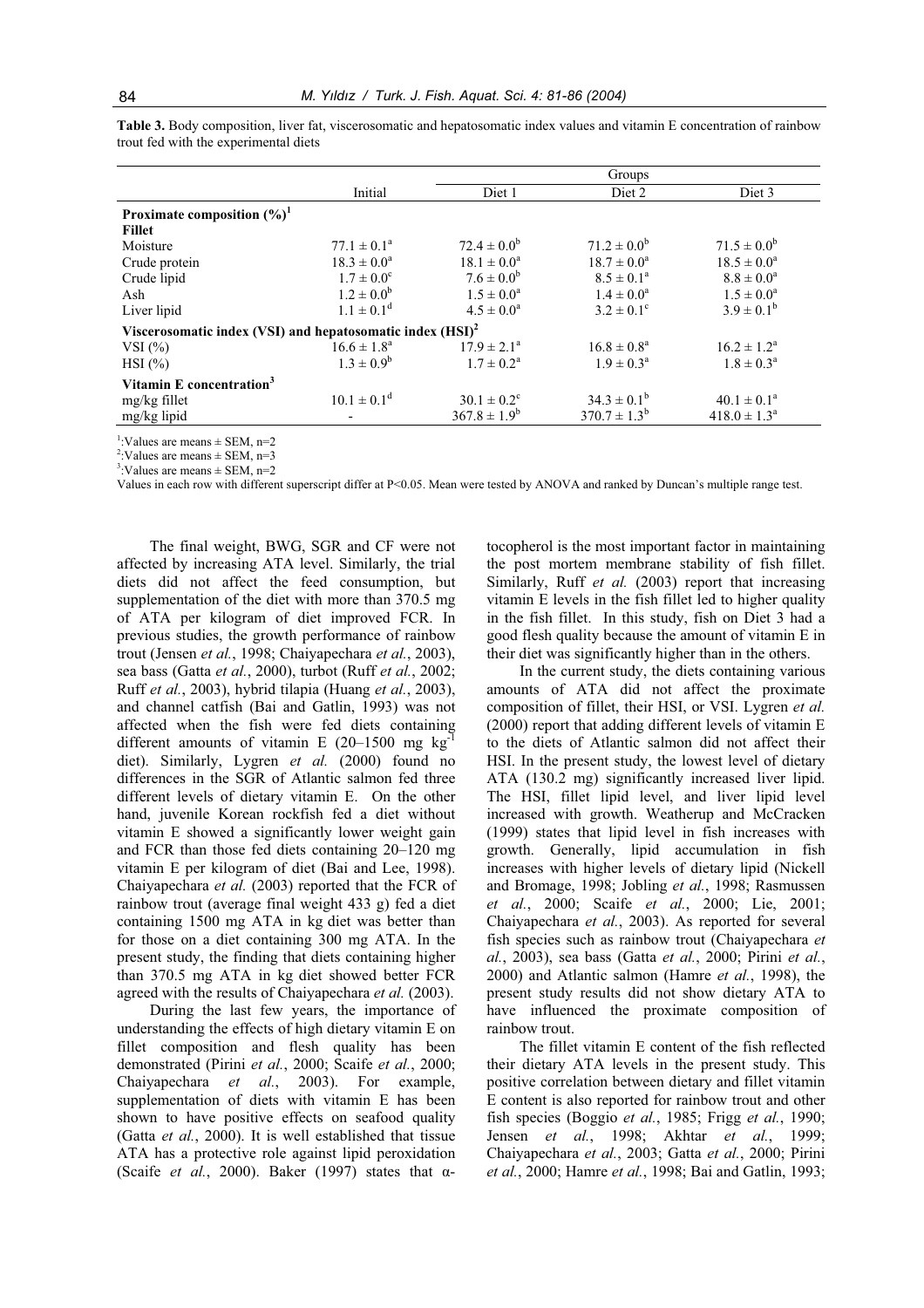Lim *et al.*, 2001; Ng *et al.*, 2003). Köprücü and Özdemir (2002) state that the level of vitamin E was 8.7  $\mu$ g g<sup>-1</sup> diet in the fillet of rainbow trout fed with a Turkish commercial feed. Chaiyapechara *et al.* (2003) report that the fillet vitamin E levels of rainbow trout on diets containing 15% lipid and 300 and 1500 mg per kg of diet were 13.9 and 49.1 mg  $kg^{-1}$  fillet, respectively; the corresponding vitamin E levels were 173.6 and 604.7 mg  $kg^{-1}$  lipid. The present findings more or less corresponded to the results.

In conclusion, the present study demonstrated that diets containing different ATA did not affect the growth performance but led to increased vitamin E content in the fillets. The high vitamin E content in the fish flesh may be an indicator of the good flesh quality. These results suggest that feeding the fish diets containing more than 370.5 mg ATA per kilogram of diet results in higher flesh quality.

# **References**

- Akhtar, P., Gray, J.I., Cooper, T.H., Garling, D.L. and Booren, A.M. 1999. Dietary pigmentation and deposition of  $\alpha$ -tocopherol and carotenoids in rainbow trout muscle and liver tissue. Journal of Food Science, 64 (2): 234-239.
- Anonymous. 2001. Food and agriculture organization (FAO). Fishery information, data and statistics service. Aquaculture production, 2000. Fishstat plus, www.fao.org.
- AOAC (Association of Official Analytical Chemists). 1998. Official Methods of Analysis (16th. Edition). Gaithersburg, Maryland, 20877-2417 USA. Vols. I, and II, 4<sup>th</sup> Revision.
- Bai, S.C. and Gatlin, D.M. 1993. Dietary vitamin E concentration and duration of feeding affect tissue  $\alpha$ tocopherol concentrations of channel catfish (*Ictalurus punctatus*). Aquaculture, 113: 129-135.
- Bai, S.C. and Lee, K.J. 1998. Different levels of dietary DL- $\alpha$ -tocopheryl acetate affect the vitamin E status of juvenile Korean rockfish, *Sebastes schlegeli*. Aquaculture, 161: 405-414.
- Baker, R.T.M. 1997. The effect of dietary  $\alpha$ -tocopherol and oxidized lipid on post-thaw drip from catfish muscle. Animal Feed Science Technology, 65: 35-43.
- Boggio, S.M., Hardy, R.W., Babbitt, J.K. and Brannon, E.L. 1985. The influence of dietary lipid source and alpha tocopheryl acetate level on product quality of rainbow trout (*Salmo gairdneri*). Aquaculture, 51:13-24.
- Chaiyapechara, S., Casten, M.T., Hardy, R.W. and Dong, F.M. 2003. Fish performance, fillet characteristics, and health assessment index of rainbow trout (*Oncorhynchus mykiss*) fed diets containing adequate and high concentrations of lipid and vitamin E. Aquaculture, 219: 715-738.
- Frigg, M., Prabucki, A.L. and Ruhdel, E.U. 1990. Effect of dietary vitamin E levels on oxidative stability of trout fillets. Aquaculture, 187: 105-125.
- Gatta, P.P, Pirini, M., Testi, S., Vignola, G. and Monetti, P.G. 2000. The influence of different levels of dietary vitamin E on sea bass *Dicentrarchus labrax* flesh quality. Aquaculture Nutrition, 6: 47-52.
- Halver, J.E. 1972. Fish Nutrition. Academic Press. London, 713 pp.
- Hamre, K., Berge, R.K. and Lie, Ø. 1998. Oxidative stability of Atlantic salmon (*Salmo salar*, L.) fillet enriched in  $\alpha$ -,  $\gamma$ -, and  $\delta$ -tocopherol through dietary supplementation. Food Chemistry, 62 (2): 173-178.
- Huang, C.H., Chang, R.J., Huang, S.L. and Chen, W. 2003. Dietary vitamin E supplementation affects tissue lipid peroxidation of hybrid tilapia, *Oreochromis niloticus*  X *O. aureus.* Comp. Biochem. and Physiol. Part B, 134: 265-270.
- Huo, J.Z., Nelis, H.J., Lavens, P., Sorgeloos, P. and De Leenheer, A.P. 1999. Simultaneous determination of  $\alpha$ -tocopheryl acetate and tocopherols in aquatic organisms and fish feed. Journal of Chromatography B, 724: 249-255.
- Huo, J.Z., Nelis, H.J., Lavens, P., Sorgeloos, P. and Leenheer, A. 1996. Determination of vitamin E in aquatic organisms by high performance liquid chromatography with fluorescence detection. Anal. Biochem., 242: 123-128.
- Jensen, C., Birk, E., Jokumsen, A., Skibsted, L.H. and Bertelsen, G. 1998. Effect of dietary levels of fat,  $\alpha$ tocopherol and astaxanthin on colour and lipid oxidation during storage of frozen rainbow trout (*Oncorhynchus mykiss*) and during chill storage of smoked trout. Zeitschrift für Lebensmittel Unters. Forsch. A, 207: 189-196.
- Jobling, M., Koskela, J. and Salvolainen, R. 1998. Influence of dietary fat level and increased adiposity on growth and fat deposition in rainbow trout, *Oncorhynchus mykiss* (Walbaum). Aquaculture Research, 29: 601- 607.
- Kaushik, S.J., Gouillou-Coustans, M.F. and Cho, C.Y. 1998. Application of the recommendations on vitamin requirements of finfish by NRC (1993) to salmonids and sea bass using practical and purified diets. Aquaculture, 161: 463-474.
- Köprücü, K. and Özdemir, Y. 2002. The contents of  $A_2$  C and E vitamins in the meat of rainbow trout (*Oncorhynchus mykiss* Walbaum, 1792). F.Ü. Fen ve Mühendislik Bilimleri Dergisi, 14 (2): 227-232.
- Lie, Ø. 2001. Flesh quality the role of nutrition. Aquaculture Research, 32 (1): 341-348.
- Lim, P.K., Boey, P.L. and Ng, W.K. 2001. Dietary palm oil level affects growth performance, protein retention and tissue vitamin E concentration of African catfish, *Clarias gariepinus*. Aquaculture, 202: 101-112.
- Lindhorst-Emme, W. 1990. Forellenzucht. Bedarf, Produktion, Werbung, Absatz. Verlag Paul Parey, Hamburg und Berlin, 157pp.
- Lygren, B., Hamre, K. and Waagbo, R. 2000. Effect of induced hyperoxia on the antioxidant status of Atlantic salmon *Salmo salar* L., fed three different levels of dietary vitamin E. Aquacultur Research, 31: 401-407.
- Ng, W.K., Lim, P.K. and Boey, P.L. 2003. Dietary lipid and palm oil source affects growth, fatty acid composition and muscle  $\alpha$ -tocopherol concentration of African catfish, *Clarias gariepinus*. Aquaculture, 215: 229- 243.
- Nickell, D.C. and Bromage, N.R. 1998. Effect of dietary lipid level on variation of flesh pigmentation in rainbow trout (*Oncorhynchus mykiss*). Aquaculture, 161: 237-251.
- NRC (National Research Council). 1993. Nutrient requirements of fish. National Academy Press, Washinton, Dc, USA, 114pp.